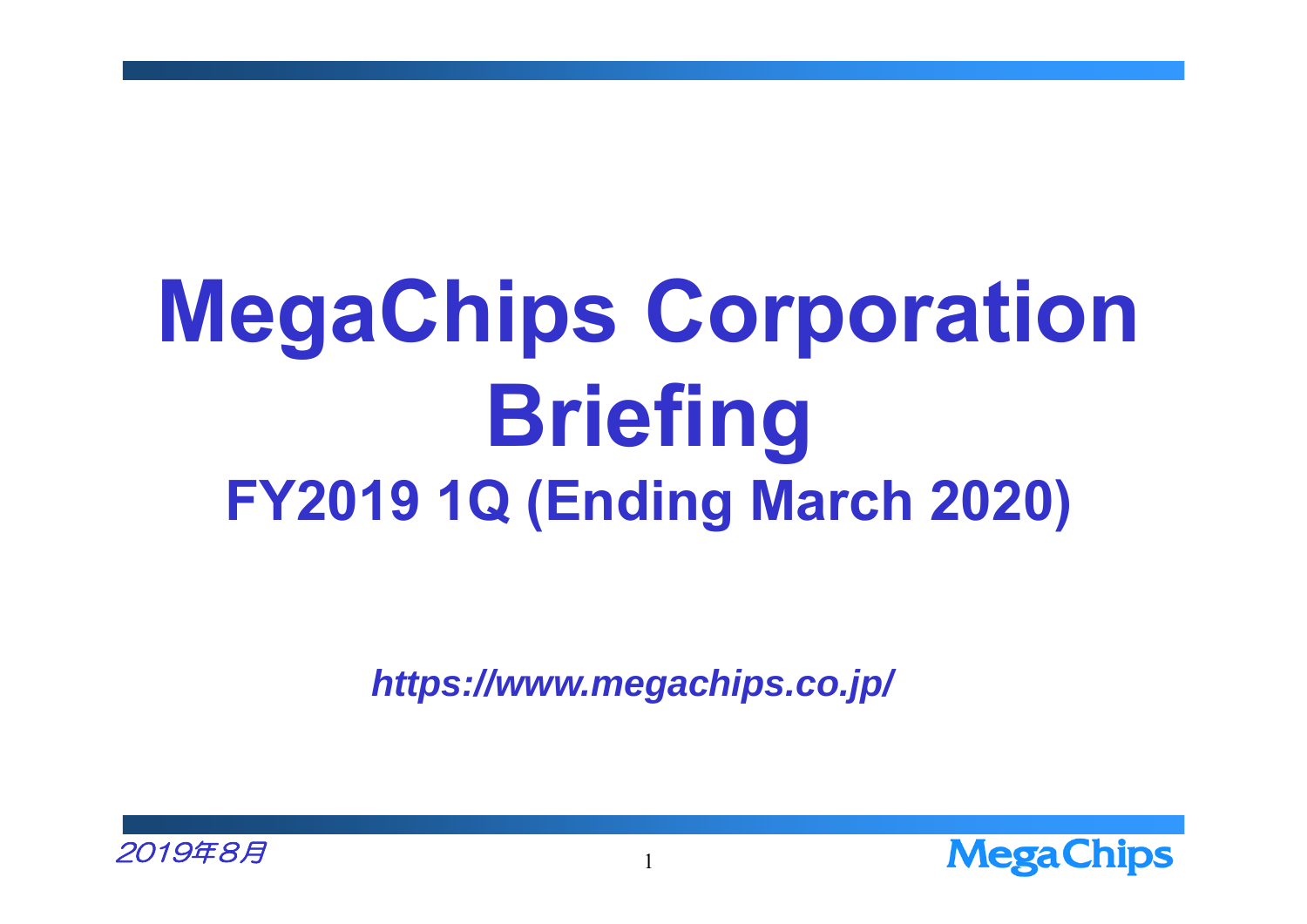# **Contents**

#### **1**.**FY2019 1Q Results** ・・・・・・・ **3 2**.**FY2019 Forecasts** ・・・・・・・・**7**

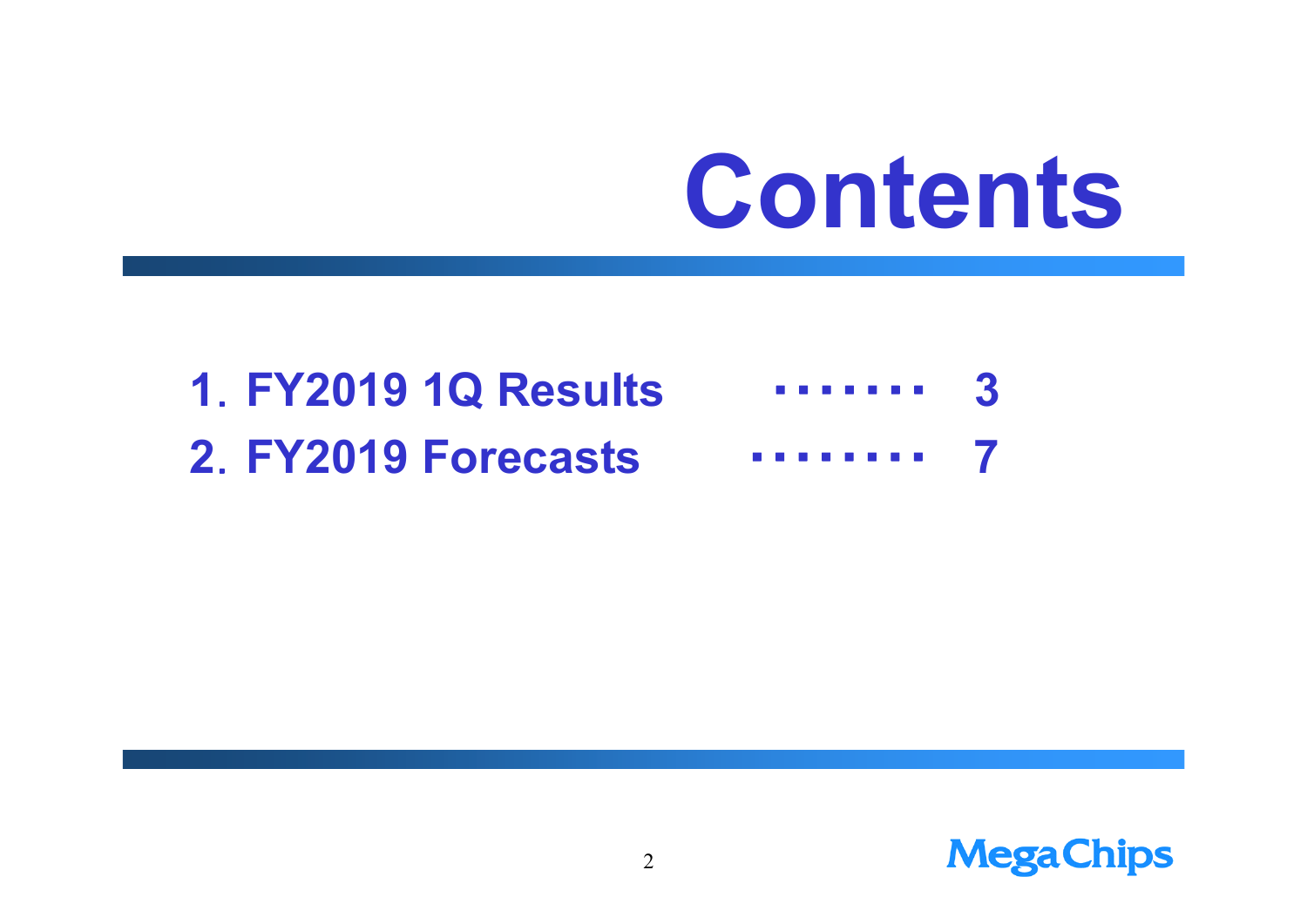### FY2019 1Q Results

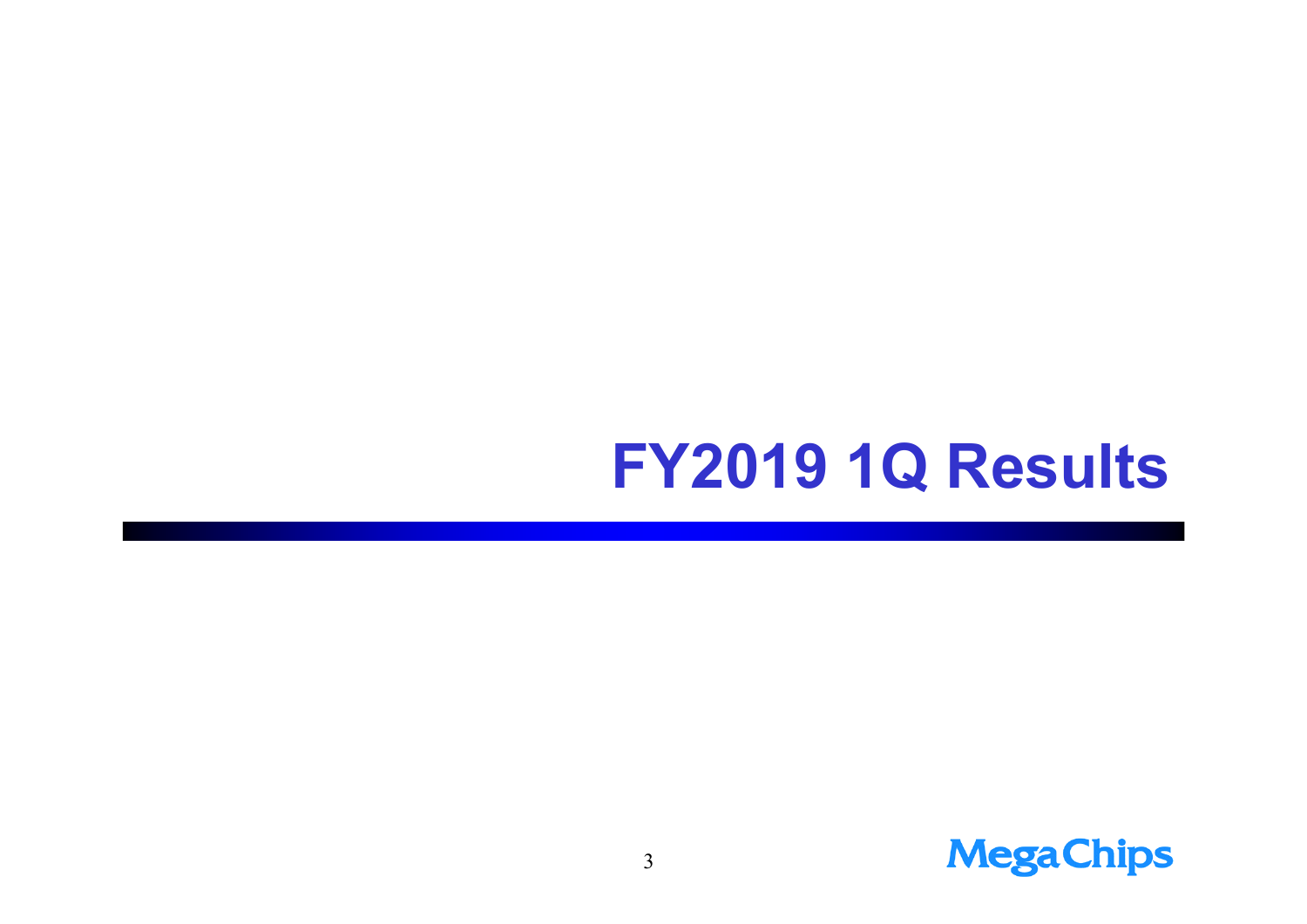### **FY2019 1Q Consolidated Statement of Income** (**P/L**)**Summary**

| (¥ Million)         |                                                                   | <b>FY2019 1Q</b><br><b>Results</b> | <b>FY2018 1Q</b><br><b>Results</b> |
|---------------------|-------------------------------------------------------------------|------------------------------------|------------------------------------|
| <b>Consolidated</b> | <b>Net sales</b>                                                  | 15,038                             | 26,728                             |
|                     | <b>Operating income</b><br>prior to $\circled{1}$                 | $-88$                              | 364                                |
|                     | $\mathrm{\mathrm{\textcircled{1}}}$ Amortization of goodwill etc. | 643                                | 619                                |
|                     | <b>Operating income</b><br>After $(1)$                            | $-731$                             | $-254$                             |
|                     | <b>Ordinary income</b>                                            | - 894                              | $-154$                             |
|                     | <b>Profit attributable to owners of</b><br>parent                 | $-984$                             | $-410$                             |
|                     | Net income per share (¥)                                          | $-45.25$                           | $-18.88$                           |

**As for the consolidated financial results of 1st quarter for the fiscal year ending March 2020, the sales amount decreased year-on-year basis mainly due to drop of demand in both game software storage LSI (custom memory) and MEMS timing device, and the sales decline from the transfer of System business in the 4th Quarter of previous fiscal year. Each profit fell year-on-year due to decrease in sales, and an increase in research and development expenses by 3.2% from previous year for the investment of future growth.**

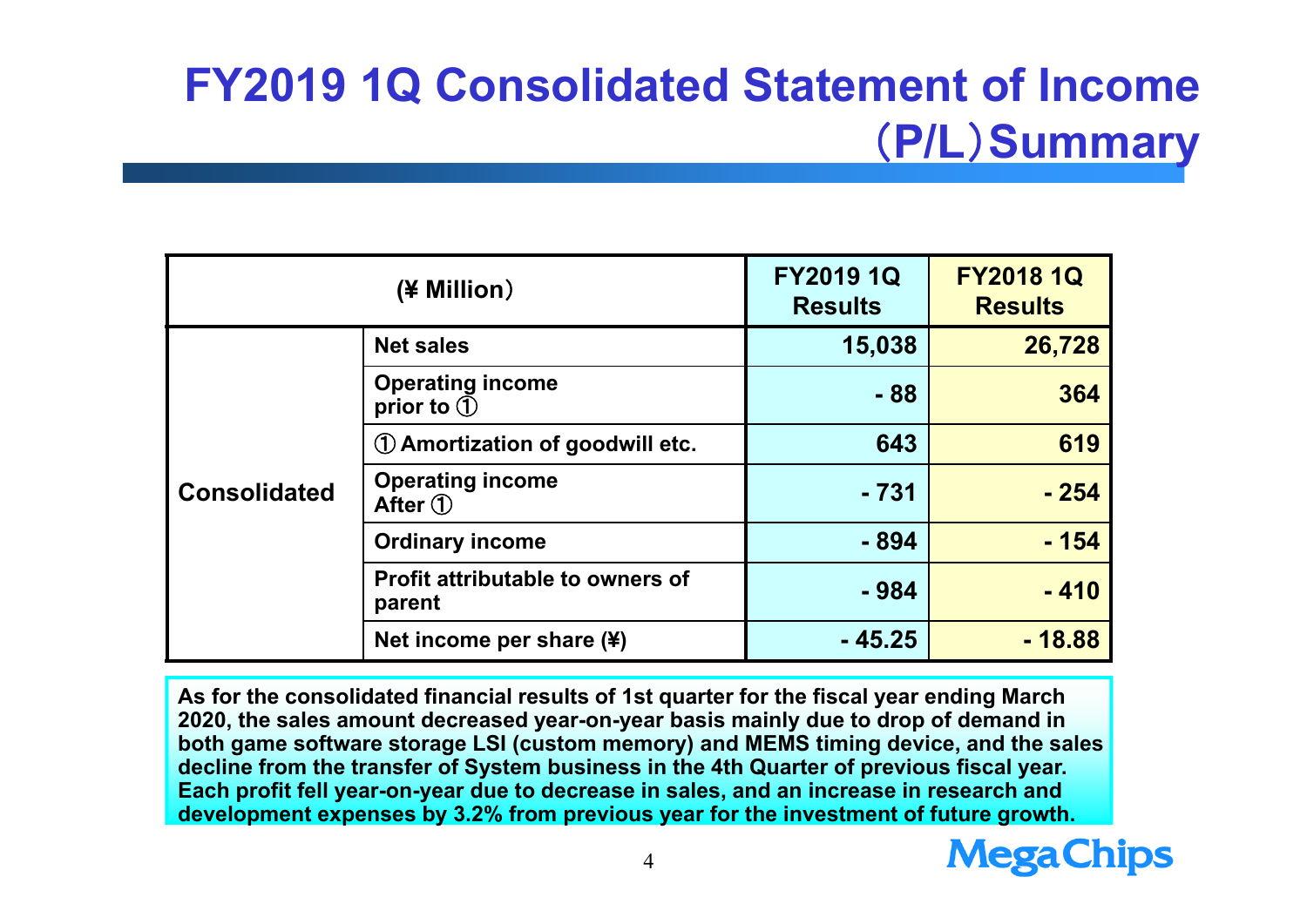### **FY2019 Consolidated Financial Status**



**MegaChips**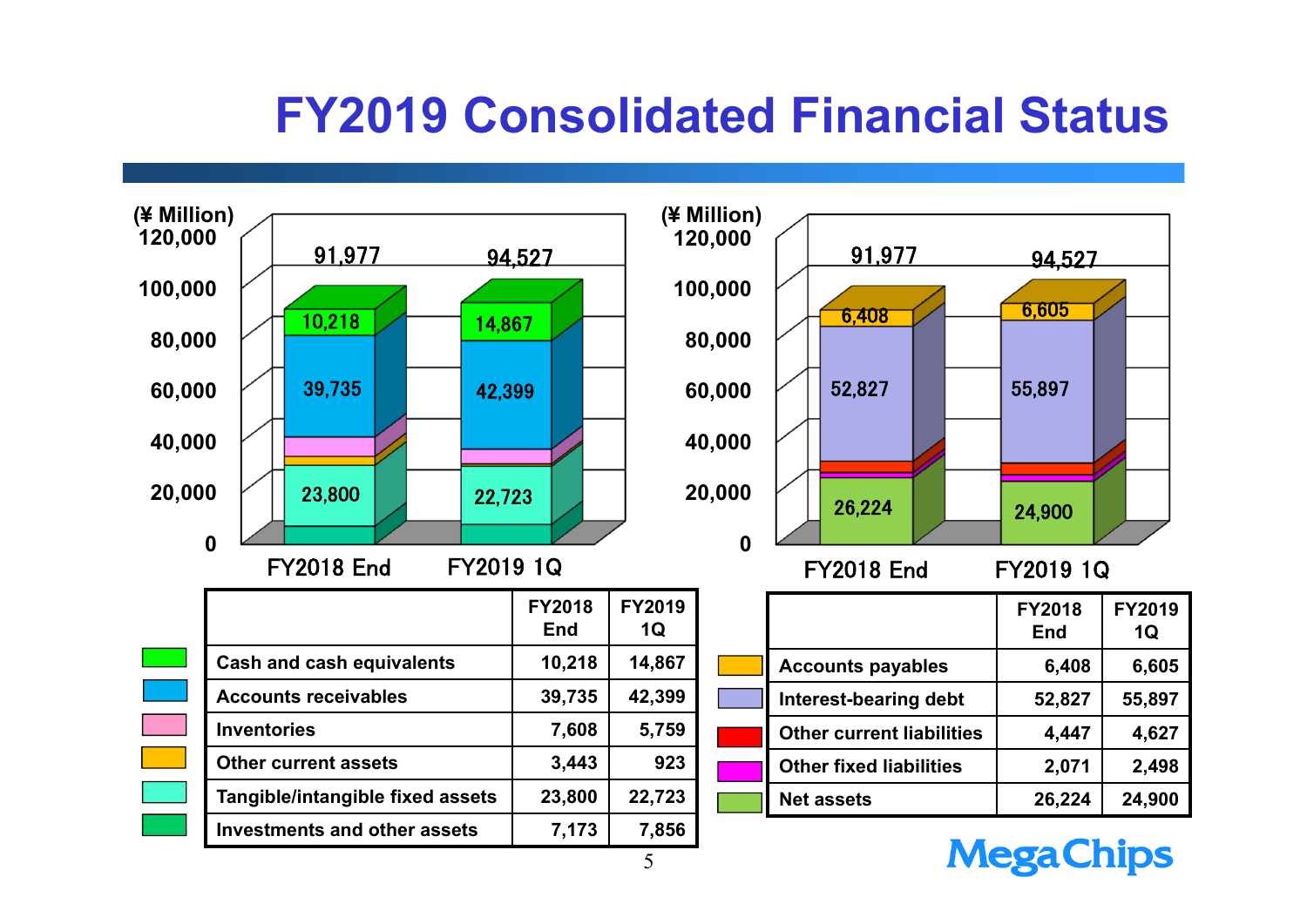### **FY2019 1Q Cash flows**



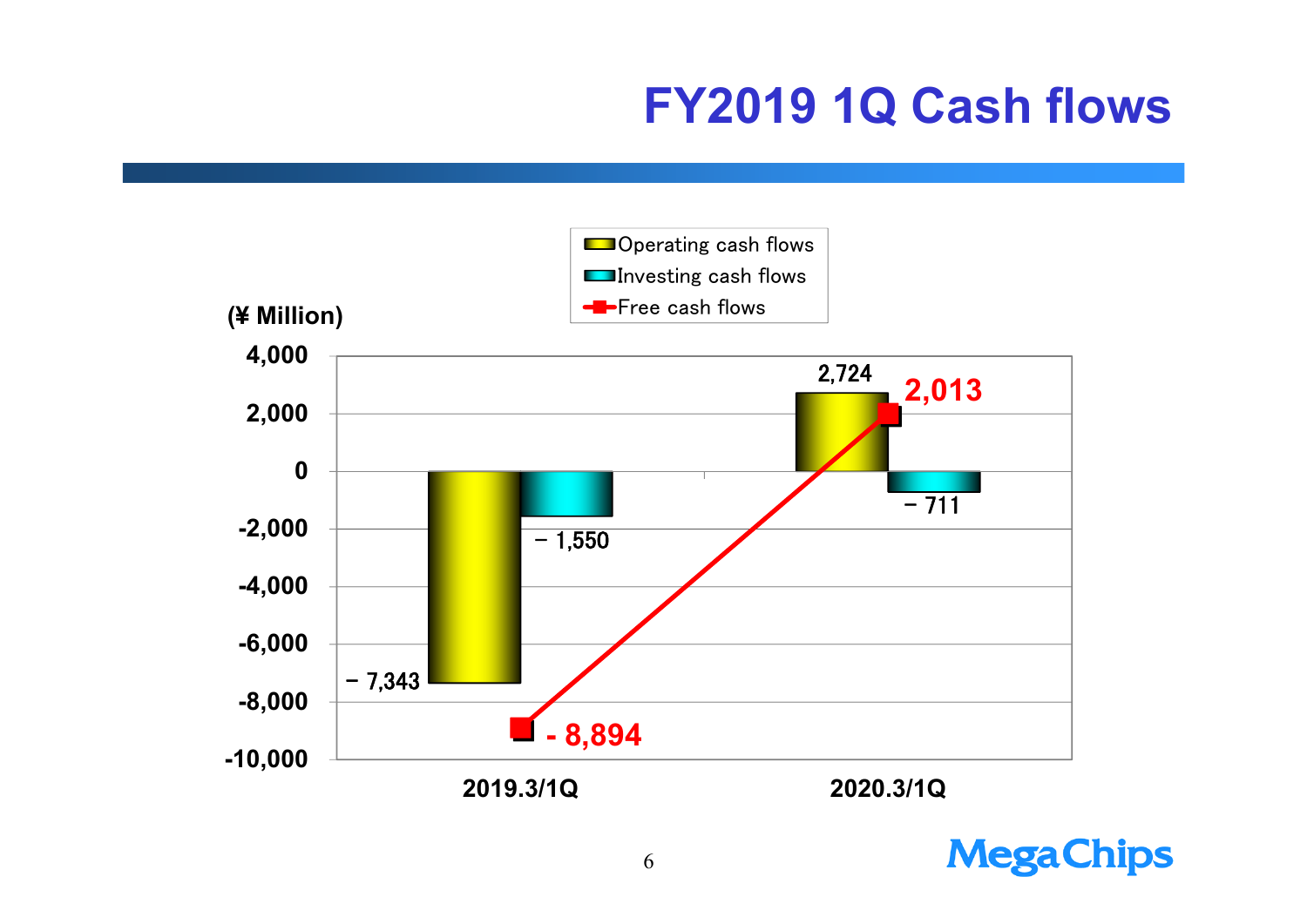### **FY2019 Forecasts**

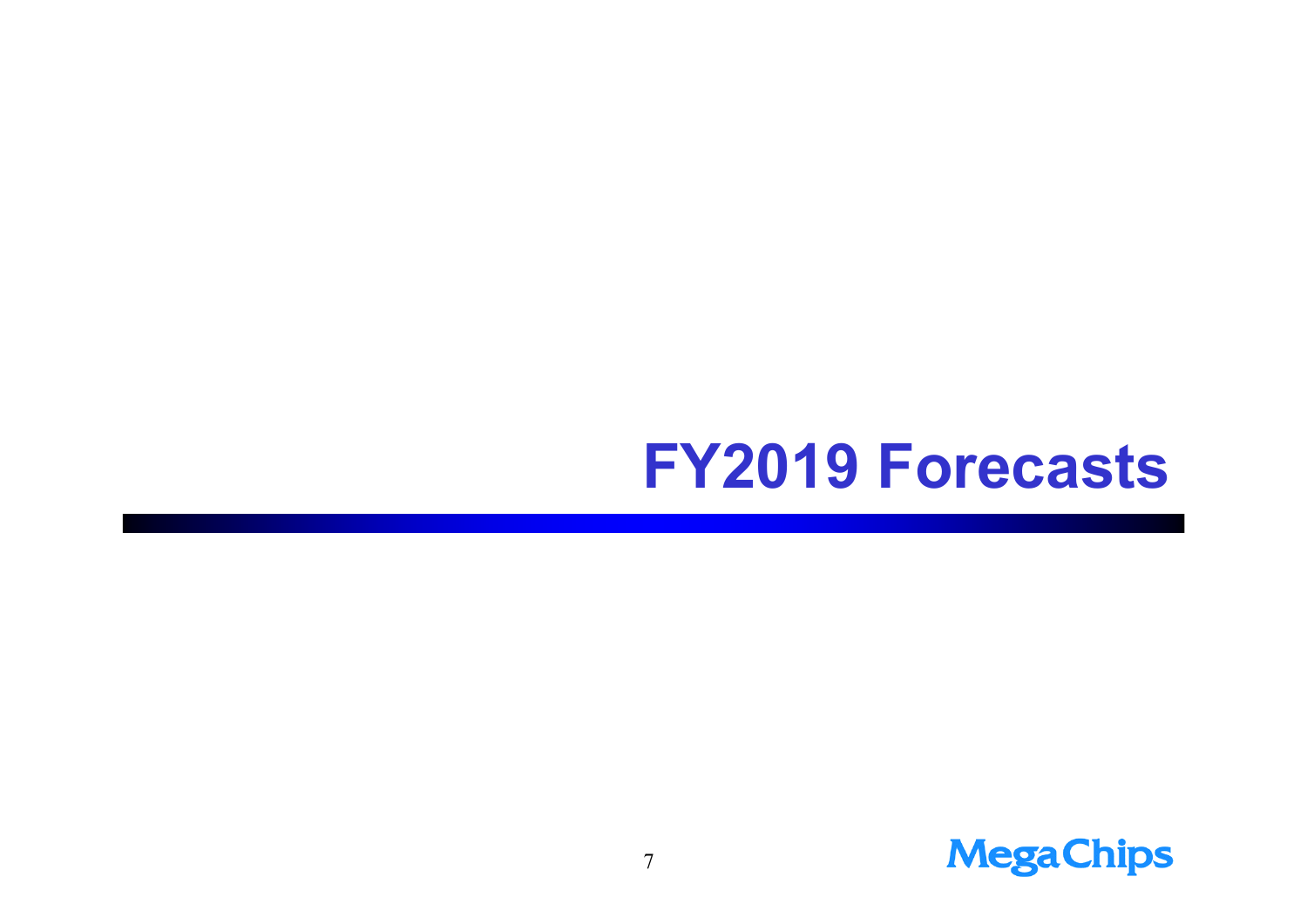## **FY2019 Forecasts**

| (¥ Million)         |                                                    | <b>FY2019</b><br>forecast | <b>FY2018</b><br><b>Results</b> | YoY       |
|---------------------|----------------------------------------------------|---------------------------|---------------------------------|-----------|
| <b>Consolidated</b> | <b>Net sales</b>                                   | 65,000                    | 95,145                          | $-31.7%$  |
|                     | <b>Operating income</b><br>prior to $\overline{1}$ | 3,800                     | 3,152                           | $+20.5%$  |
|                     | <b>1</b> Amortization of<br>goodwill etc.          | 2,600                     | 2,579                           |           |
|                     | <b>Operating income</b><br>After $(1)$             | 1,200                     | 573                             | $+109.2%$ |
|                     | <b>Ordinary income</b>                             | 800                       | 502                             | $+59.2%$  |
|                     | <b>Profit attributable to</b><br>owners of parent  | 200                       | $-1,727$                        |           |
|                     | Net income per share (¥)                           | 9.19                      | $-79.40$                        |           |

※**There is no revision from a forecast published on May 10, 2019.** ※**Exchange rate for fiscal year ended March 2019**: **USD ¥110.99 NTD ¥3.5984** ※**Exchange rate for fiscal year ending March 2020**: **USD ¥ 110 NTD ¥3.5**

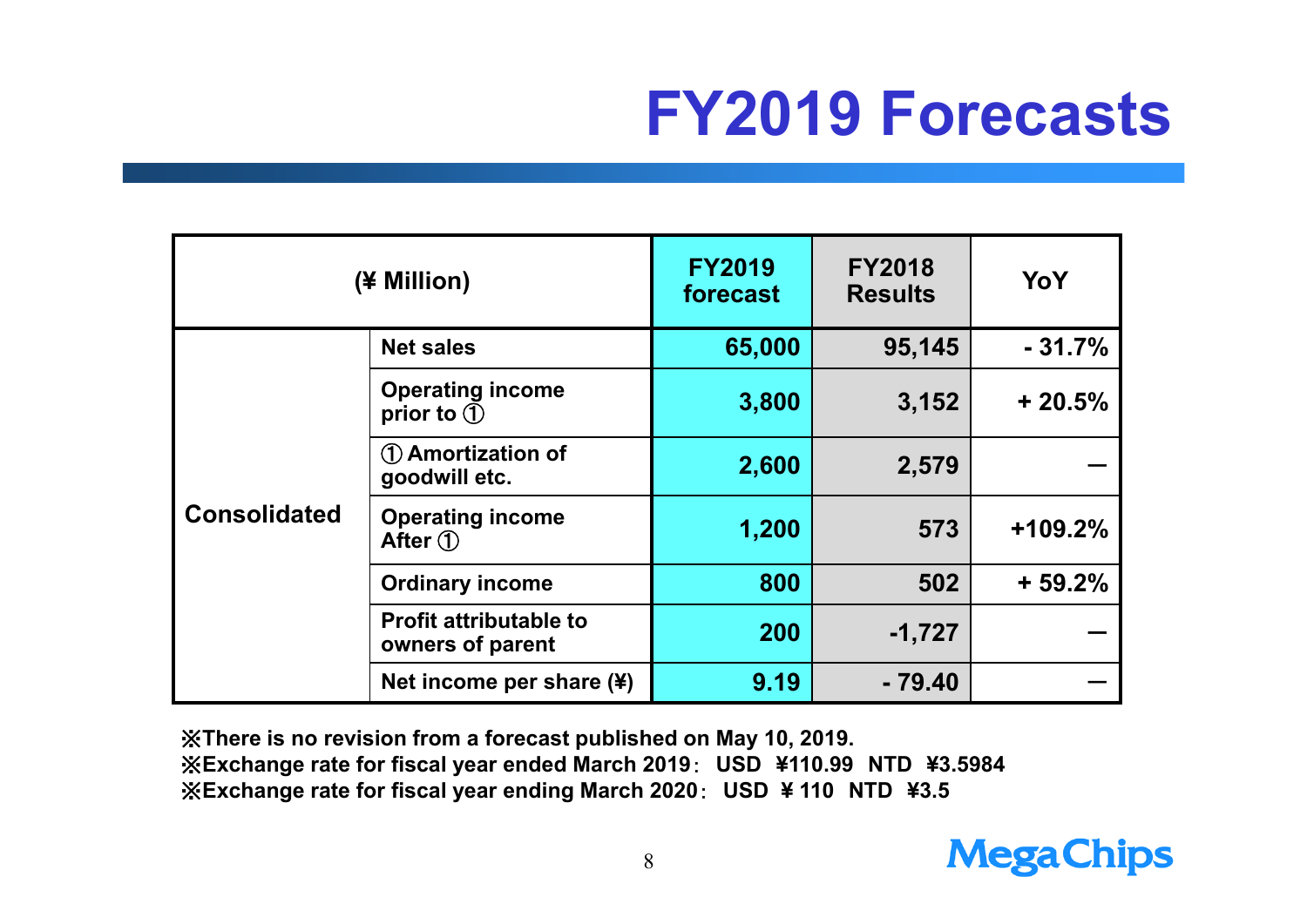### **IR Policy**

#### **>> Purposes of investor relations and basic policy**

**MegaChips bases investor relations activities on the principles of fairness, timeliness, accuracy and continuity. We provide information about strategies, finances and other items in order to increase the transparency of our operations. To earn the trust of shareholders, investors and securities analysts and receive a proper evaluation, senior management frequently participates in investor relations activities.** 

#### **>> Disclosure rules**

**MegaChips discloses information in accordance with the Financial Instruments and Exchange Law, Company Law and other laws and regulations ("laws and regulations" hereafter) and the Rules for Timely Disclosure of Corporate Information by Issuers of Listed Securities of the Tokyo Stock Exchange, where MegaChips shares are listed. Furthermore, even when not required by laws and regulations or disclosure standards in timely disclosure rules, we aggressively provide information that we believe has an effect on investment decisions by shareholders, investors and securities analysts and other information that we believe is useful to gain a better understanding of MegaChips.**

#### **>> Disclosure method**

**MegaChips distributes information using the Timely Disclosure network (TDnet) operated by the Tokyo Stock Exchange in accordance with timely disclosure rules. This includes information covered by the disclosure standards of the timely disclosure rules as well as information that we believe has an effect on investment decisions by shareholders, investors and securities analysts. In addition, we quickly post this information on the company Website.** 

**We also provide other information that we believe is useful to gain a better understanding of MegaChips by issuing IR publications or news releases and posting this information on the company Website.**

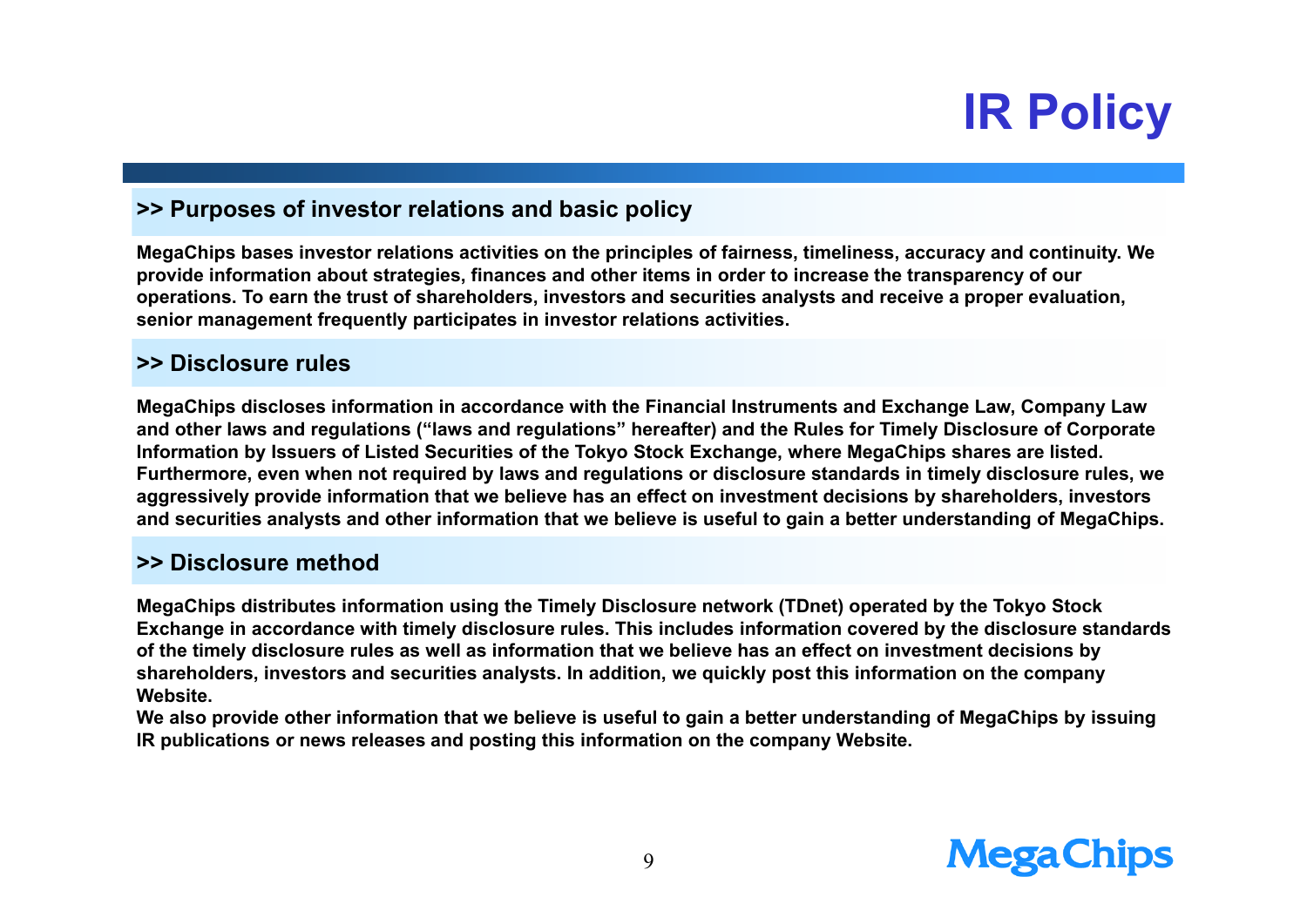### **IR Policy**

#### **>> Forward-looking statements**

**The information MegaChips discloses may contain forward-looking statements. These statements are based on the judgments of management based on information available when the information was disclosed and thus embody uncertainties and risks ("risks" hereafter). Readers are cautioned to remember that actual results and other developments may differ from these forecasts for a number of reasons. Please refer to the "Cautionary Statement on Risks" section for more information.**

#### **>> Investment decisions**

**MegaChips discloses information for the purpose of giving people a better understanding of the company and not for the purpose of soliciting investments in securities issued by the company. Investors are asked to reach investment decisions on their own.**

#### **>> Provision of third-party information about MegaChips**

**Parties other than MegaChips, including securities analysts, the media and a variety of Internet information sites, announce information and forecasts about MegaChips. MegaChips is not in a position to comment on this information or express its support. However, if there is an obvious mistake in this third-party information that could cause a loss of trust in the company or prevent the company from receiving an appropriate evaluation, a correction will be announced and the proper information released.**

#### **>> IR "Quiet Period"**

**To prevent leaks of information about earnings releases that could affect its stock price and to ensure fairness, MegaChips observes a quiet period during the five business days prior to the earnings announcement for each quarter. During this period, the Company will not make any comments involving financial performance. However, information covered by laws and regulations and timely disclosure rules will be disclosed even during this quiet period and management will respond to inquiries about this information.**